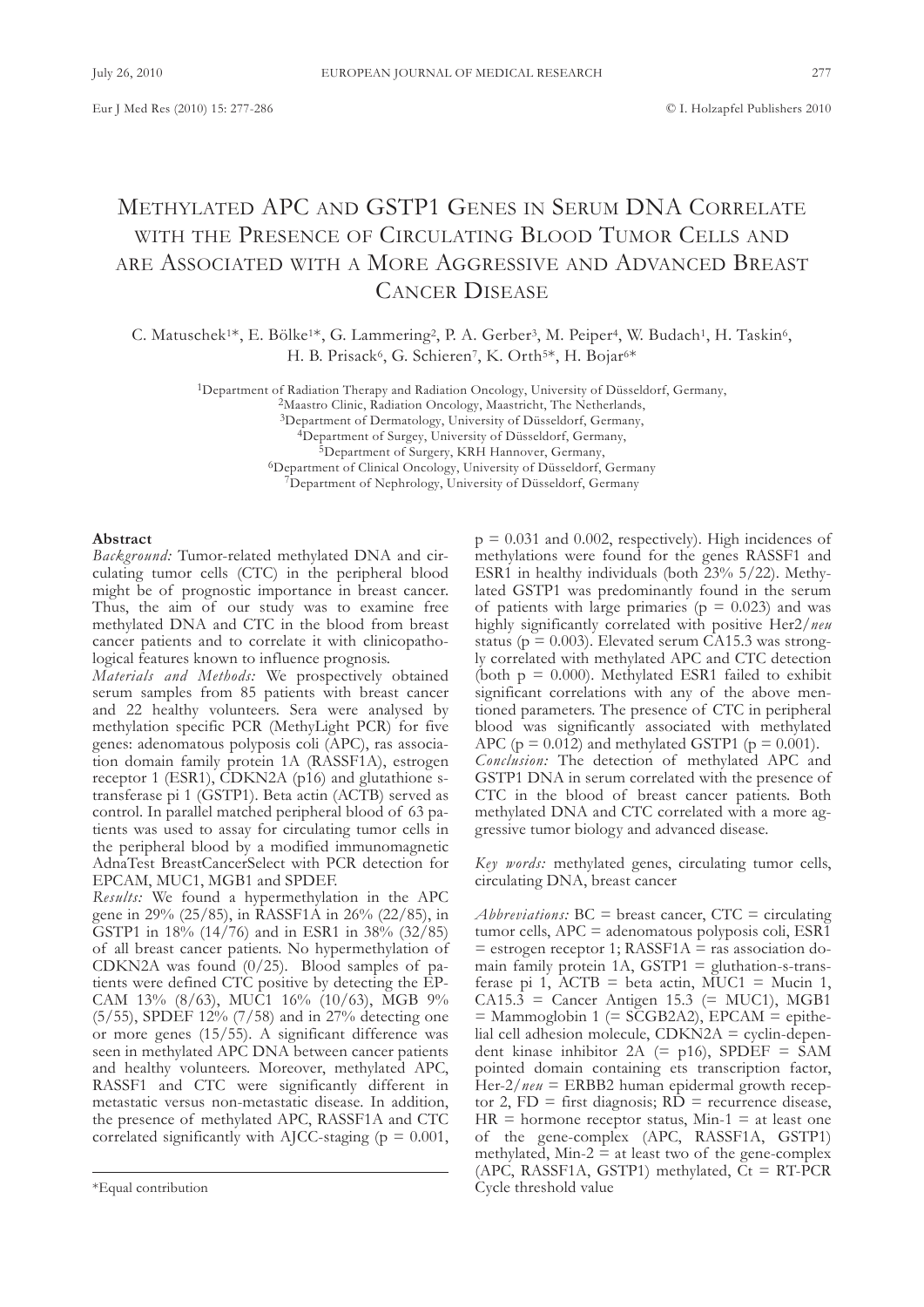## **INTRODUCTION**

Haematogenous dissemination of tumor cells is the main mechanism for distant metastasis and the leading cause of cancer-related death in breast cancer (BC). However, early spread of tumor cells usually remains undetected even by high-resolution imaging technologies. Currently, it is still not possible to accurately identify BC patients with a high potential for a metastatic disease. Therefore, the assessment of individual risk factors remains of great importance and could help in the decision support for a more tailored treatment approach in the near future. As such, the development of new molecular staging methods enabling systemic tumor cell spreading might represent a highly desirable approach for individual tumor therapy [1]. Tumor cells entering the circulation depend on the organ microenvironment in order to be able to colonize tissues and to proliferate [2-6]. One of the promising markers for a current risk classification system is the presence of circulating tumor cells (CTC) in the blood of tumor patients [7] . Braun et al. [8] showed that the presence of micrometastasis in the bone marrow at the time of diagnosis of BC is an independent predictor of poor prognosis. also Benoy et al. [9] described the presence of CK19+ disseminated tumor cells in the bone marrow by reverse transcriptase-PCR as an independent prognostic factor in untreated patients with BC [9-11]. In other studies the persistence of CTC after therapy showed a strong association with prognosis, particularly in women with hormone receptor-negative disease and adjuvant therapy [7].

altered gene expression is held responsible for a transformed behaviour of tumor tissue [12, 13, 14, 15] and may distinguish tumor from healthy cells [16-17]. However, it remains unclear which genes allow a specific detection of malignancy. Epigenetic modifications, such as DNA methylation, are one of the most common molecular alterations in human neoplasia [18-19]. DNA methylation refers to the addition of a methyl group to the cytosine ring of those cytosines that precede a guanosine (referred to as CpG dinucleotides) to form 5-methylcytosine. CpG dinucleotides are found at increased frequency in the promoter region of many genes, and their methylation is frequently associated with gene silencing [20]. of clinical interest in the view of molecular diagnosis and prognosis is the fact, that several studies have shown tumor-specific epigenetic alterations in the DNA recovered from plasma or serum of patients with various malignancies [21-23]. additionally, increased concentrations of free DNA are detected in blood of several cancer patients, whereas only small amounts of free circulating DNA are found in healthy individuals [24]. Gal et al. [25] reported about an average of approximately four times more free DNA in the serum of breast cancer patients, compared to healthy individuals. Hypermethylation of ras association domain family protein 1A (RASSF1A), adenomatous polyposis  $\text{coll}$  (APC) and/or ESR1 identified in serum DNA from breast cancer patients was found to be associated with a worse outcome [26]. Furthermore, methylated RASSF1A and neurogenic differentiation of gene promoters in serum are candidate biomarkers for monitoring the efficacy of adjuvant therapy in breast cancer patients [27, 28]. Although methylated GSTP1 DNA is predominately reported as a marker of prostate cancer, Papadopoulu et al. [29] demonstrated its predictional impact also in breast cancer. The parallel analysis of different methylated markers takes into account the inter- individual variations of gene expression and methylation.

However, the mechanism of releasing DNA into the bloodstream remains unclear. There are hypothesis of lysis of CTC, DNA leakage from cells as the result of tumor necrosis or apoptosis, or spontaneous release of DNA into the circulation from primary and metastatic tumors [30].

The aim of this study was to validate tumor-specific epigenetic alterations in the cell-free DNA found in the peripheral blood of breast cancer patients and to assess whether a correlation exists between tumor-specific methylated DNA, CTC and the clinical status of patients diagnosed with breast cancer. A combined molecular assessment of the circulating DNA as well as CTC might help to improve the evaluation of cancer stage and overall prognosis in breast cancer. Thus, we examined the tumor associated aPC, RaSSf1, GSTP1, ESR1 genes, while ACTB served as a control. Due to the fact that elevated levels of methylated DNA have mainly been reported in women with advanced disease, we decided to investigate these molecular markers in a patient collective with predominate progressive tumors.

# MATERIALS AND METHODS

#### PATIENTS AND SAMPLE COLLECTION

We prospectively obtained serum samples from 86 patients with breast cancer and 23 healthy volunteers and matched peripheral blood from 63 patients. all patients gave informed consent for the study and the examination of blood samples was carried out after approval from the Institutional Review Board of the University of Düsseldorf, Germany.

Blood samples from all patients were taken during the course of radiotherapy. The patient population consisted of 65 patients with primary adjuvant therapy and 21 patients with recurrency and secondary adjuvant treatment. The clinico-pathological variables are listed in table 1. Median age of the control population was 44 (range, 24-61) years and 60 (range, 34-81) years in the breast cancer population.

### **ISOLATION OF SERUM DNA**

Blood (4 ml) from each donor was collected in serum separator tubes (Becton Dickinson) and centrifuged  $(2000g, 15 min)$  at room temperature. Then, serum was aliquotted and cryopreserved at -80°C until use. for both, normal sera and cancer sera analysis 1 ml serum was used for DNA extraction. The genomic DNA from serum samples was extracted using the UltraSens VirusKit (QIAGEN, Hilden, Germany) according to a modified manufacturer's protocol. after the Proteinase-K digestion the DNA extract was reloaded a second time on the DNA extraction columns.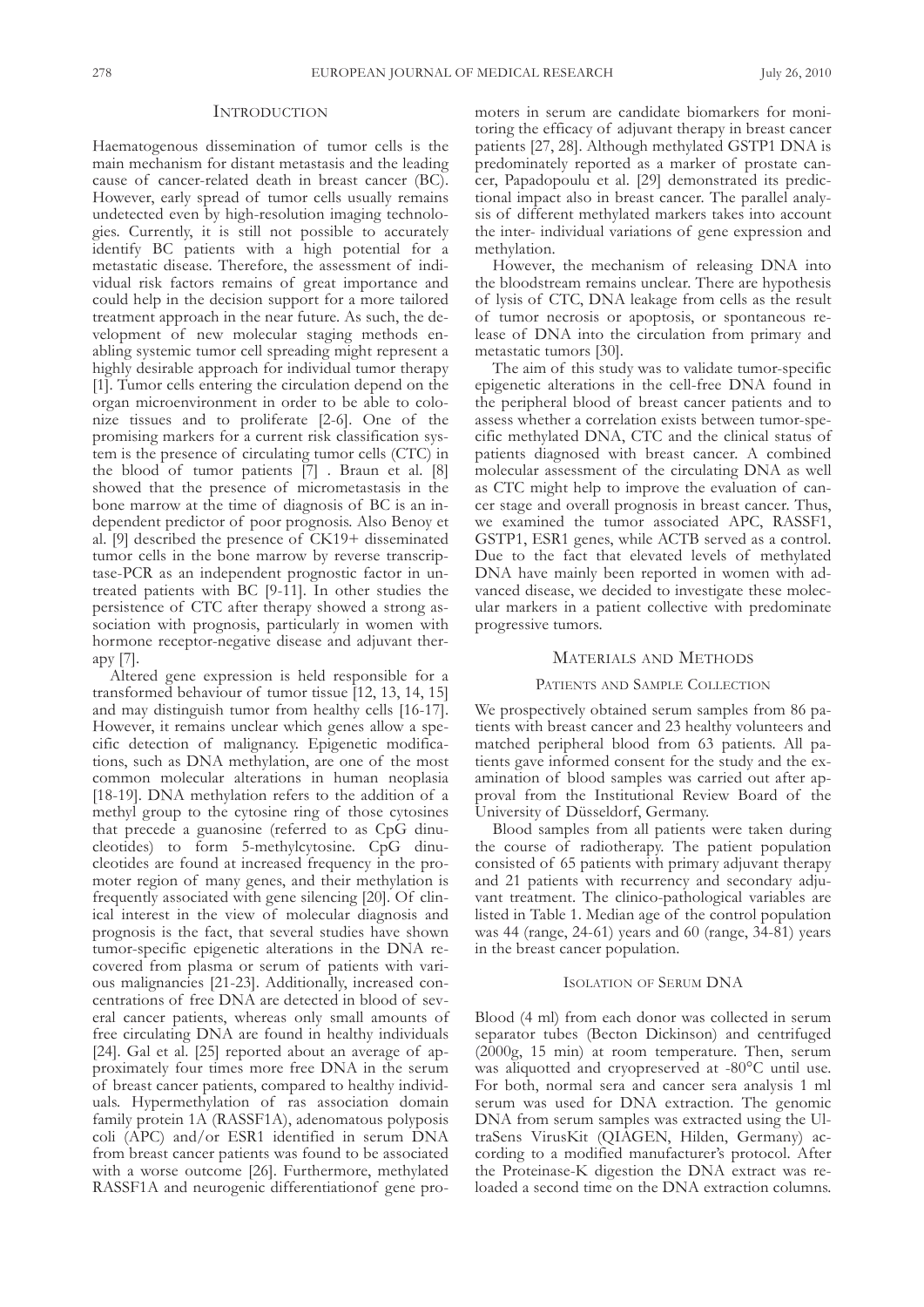For DNA elution 65 µl of AVE buffer (Qiagen, Hilden, Germany) were added and centrifuged for 1 min at  $6,000 \times g$ . A second  $65 \mu l$  volume AVE was added onto the column and both eluates were pooled. DNA was quantified in triplicate by a real-time quantitative PCR assay "on demand" for the RNase-P gene and compared to RT-PCR reactions with three-fold serial dilutions of known concentrations of DNA as template (Applied Biosystems, Foster City, CA, USA).

#### ANALYSIS OF METHYLATED DNA

Extracted DNA samples were subjected to sodium bisulphite conversion using the CpGenome™ DNA Modification Kit (CHEMICON, USA). Sodium bisulphite-converted DNA was extracted in 100 µl TEbuffer analysed by a methylation specific real-time PCR, MethyLight (Eads 2000 Nucleic Acid Research). Per Gene one set of primers and probe, designed specifically for methylated, sodium bisulphite-converted DNA, were used. A methylation inspecific ACTB probe (lacking CpG dinucleotides) was used for control of quality and bisulphite conversion. fluorogenic (FAM/TAMRA) probes and PCR primer sets for APC, RASSF1A, GSTP1, ESR1, CDKN2A, and ACTB were custom synthesised by Eurogentec (Köln, Germany) according to previous published sequences [26, 31]. fluorogenic PCRs were carried out in a reaction volume of 15 µl in 384-well plates in a 7900HT Sequence Detector (Applied Biosystems). PCR was carried out in separate wells for each primer/probe set, and each sample was run in triplicate. The final reaction mixture consisted of 600 nmol of each primer,  $200$  nmol of probe and 7,5  $\mu$ l of 2xUniversal Master Mix (Applied Biosystems).  $4 \mu l$  of the treated DNA solution was used in each real-time reaction. Standard thermal RT-PCR cycling started with a first denaturation step of  $95^{\circ}$ C for 10 min. The amplification profile for the PCR was 95°C for 15 s and 60°C for 1 min. Data obtained during 50 cycles of amplification were analysed. Bisulphite modified DNA isolated from normal peripheral lymphocytes (PBL-DNA) served as a negative control and a previously M.Sss1-yMethyltransferase methylated PBL-DNA (New England Biolabs, frankfurt a.M., Germany) was used as the methylation positive control. A gene was deemed methylated if the threshold cycle number for at least one of three reactions was below 40 Ct or cycle number for at least two reactions were below 45 Ct.

# *Analysis of CTC in Peripheral Blood (Modified AdnaGen-Protocol)*

Blood (5 ml) samples were taken using EDTA collection tubes and immediately placed on ice and further preceded within 2 hours. for each donor, a modified AdnaTest Breast Cancer Select/Detect technique was used on one blood sample, according to the manufacturer's instructions. AdnaTest Breast Cancer Select BreastSelect Beads (AdnaGen, Langenhagen, Germany) (100 µl) were added to 5ml of blood and incubated for 120 min at room temperature (5 r.p.m.). After incubation, cells were repeatedly washed with PBS and lysed by adding a Lysis/Binding buffer (Adna-Gen). The supernatant was recovered.

AdnaTest Breast Cancer Detect mRNA was subsequently separated by a magnetic unit using Oligo(dT)25 Dynabeads. The total mRNA/bead mixture (29.5 µl) was reverse transcribed using 0.5 µl of  $RNase$  inhibitor (40U/ $\mu$ l; recombinant RNAsin, Promega, Mannheim, Deutschland) 4 µl of RT buffer, 4 µl of dNTPs and 2 µl of Reverse Transcriptase (Sensiscript Transcription Kit, Qiagen GmbH, Hilden, Deutschland). Reverse transcription was performed in a one-step reaction (60 min at 37°C, 5 min at 93°C). The mixture was then chilled down on ice and stored at -20°C. for the analysis of tumour-associated mR-NAs, a multiplex PCR and a RT-PCR was carried out.

## *Multiplex PCR*

The primer mixture consisted of four specific primer pairs for the amplification of three tumour markers (Muc-1, HER2 and EPCAM) and one housekeeping gene (actin). Multiplex PCR analyses were carried out in a final volume of 50 µl PCR mixture, containing 8 µl of cDNA, 4 µl primer mixtures (PrimerMix Breast-Detect; AdnaGen), 25 µl of Hot Star Taq Master Mix (Qiagen) and 13 µl of distilled water. PCR analyses were performed as described by the manufacturer. Negative controls (no template control) and a diluted mixture of PCR-Amplicons (part of AdnaGen Detect KIT) were included within each daily setup. PCR amplicons were evaluated at AdnaGen LAB on a DNA 1000 LabChip BioAnalyzer 2100 (Agilent Technologies GmbH, Böblingen, Deutschland). Samples without an internal positive actin Signal were excluded from further analyses. One gene was considered as positively detected if the amplicon concentration was higher  $0,1$  ng/ $\mu$ l according to the manufacturer's validation. HER2 signals were excluded from analysis because of high unspecific incidence in healthy donor reactions (data not shown).

## *RT-PCR*

Two further genes were included in analysis by separate RT-PCR reactions on the 7900HT Sequence Detector (Applied Biosystems). The same reaction conditions were used as for methyl specific PCR described above. Instead of customer designed methylation specific probes, predesigned cDNA specific expression probe sets were used. The genes were SCGB2A2 Hs00267190\_m1 (MGB1) and SPDEF Hs00171942\_m1 (Assays on Demand, Applied Biosystems);  $2\mu$ l of the cDNA from the Adna $\overline{Gen}$  Detect RT-Reaction were used as template for each gene. Glucuronidase [GuS-B] specific primer probe mixture (Hs99999908\_m1) was used as separate control reaction. A gene was deemed RT-PCR positive if the Ct was below 41 cycles.

#### STATISTICAL ANALYSIS

Correlations were checked by Pearson's two-sided  $\chi^2$  test for dichotomized values. Dichotomisation of pathological markers based on the following thresholds: >10% cell nuclei stained at least weakly positive for ER or PR, immunhistochemical Her2/*neu* score >  $2+$  and CA15.3 > 32 U/ml. Pearson linear by linear association was used for ordinal recoded variables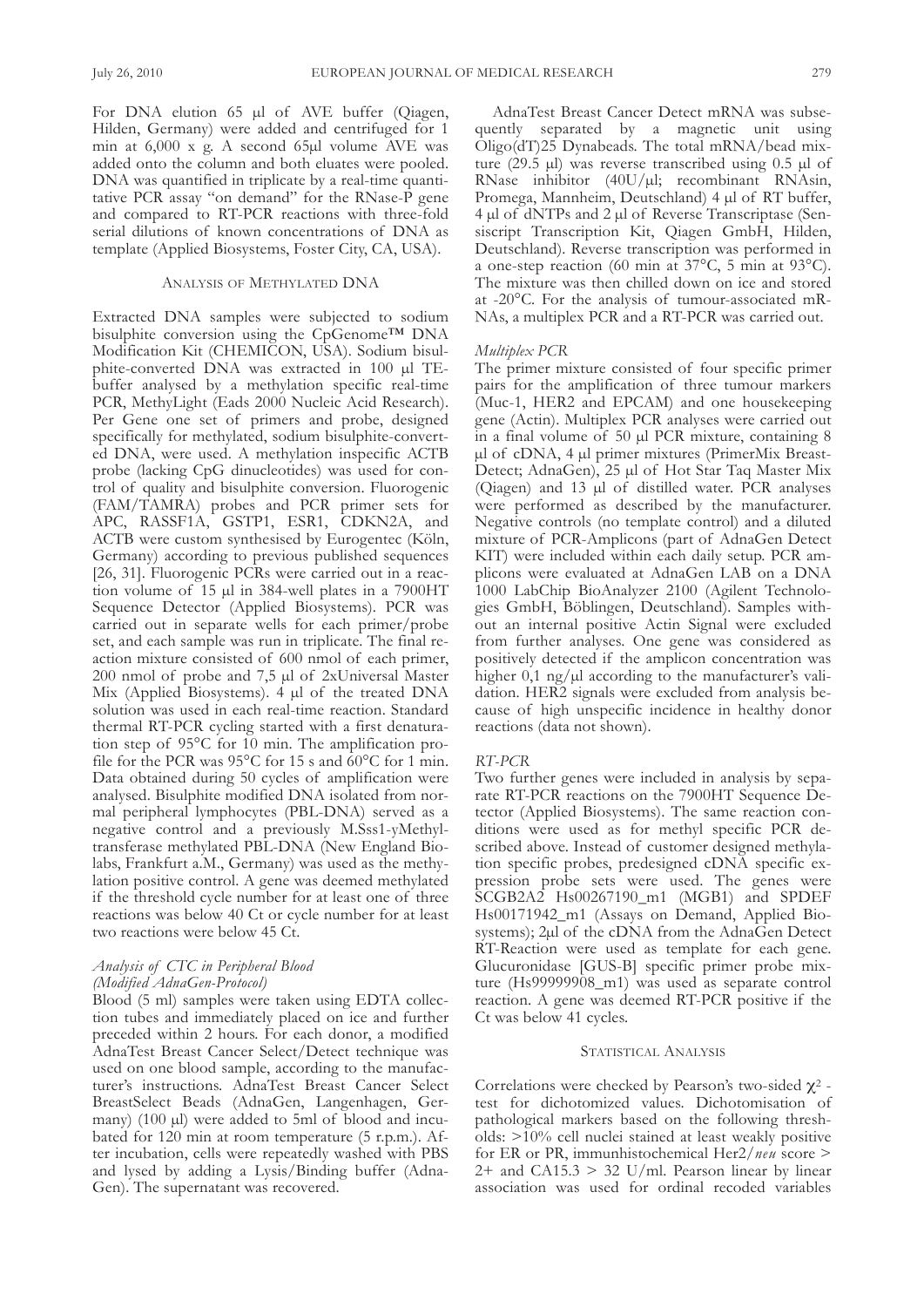(AJCC stage). Mann-Whitney U-test was used to compare dichotomized values and non-parametric distributed variables (DNA-level). The level of significance was determined as  $p \leq 0.05$ . All statistical calculations were carried out using SPSS, version 12.0 (SPSS Inc, Chicago, IL, USA).

#### **RESULTS**

# total dna ConCEntRatIonS In PlaSMa fRoM HEALTHY VOLUNTEERS AND BREAST CANCER PATIENTS

In our study differences between total plasma DNA concentrations in BC patients and the controls reached no statistical significance ( $p = 0.79$ ). There was also no difference in plasma DNA concentrations between primary and recurrent tumor patients ( $p =$  $(0.37)$ .

Plasma DNA concentrations failed to associate with tumor-related methylated genes, circulating tumor cells, estrogen- and progesteron receptor status, ERBB2 and clinical status (TNM, Whitney U-Test).

# TUMOR-RELATED METHYLATED DNA IN SERUM

In total 29 % of the BC patients showed a hypermethylated aPC gene in comparison to 9% in the control group ( $p = 0.050$ ). This was also due when APC was compared between primary and recurrent disease ( $p =$ 0.006). Hypermethylated DNA was detected in  $26\%$ of the BC patients for the RaSSf1 gene, in 18% for the GStP1 and in 38% for the ESR1 gene with no significant differences compared to the healthy group. The CDKN2A gene was only methylated in one single volunteer in the control group, which prompted us to exclude it from further examinations.

Methylated DNA concentrations tended to be correlated with tumor progression (Table 1). Statistically significant correlations were observed between  $T1+T2$ vs. T3+T4 for the genes RASSF1 ( $p = 0.029$ ), GSTP1  $(p = 0.000)$ , and in the combination of at least one of the genes (APC, RASSF1A, GSTP1) methylated (Min-

*Table 1.* AJCC-Classification of the patient population. Clinical Staging of 85 breast cancer patients presenting with first Diagnosis (FD) or Recurrence Disease (RD) were enrolled in this study. T-Stage represents disease staging according to the American Joint Committee on Cancer.

| T-Stage<br><b>AJCC</b> | Total<br>$(n = 85)$ | FD<br>$(n = 65)$ | RD<br>$(n = 19)$ |
|------------------------|---------------------|------------------|------------------|
| 0                      | 2                   | 2                |                  |
| T                      | 18                  | 16               | 2                |
| IIa                    | 15                  | 15               | $\left( \right)$ |
| IIb                    | 8                   | 8                | $\left( \right)$ |
| IIIa                   | $\mathcal{E}$       | 2                | 1                |
| IIIb                   | 9                   | 8                | 1                |
| IV                     | $23*$               | 9                | 13               |
| $_{\mathbf{+}}$        | $7**$               | $5**$            | $2**$            |

\*1 patient Rd/fd uncertain, \*\*tnM information unavailable

1,  $p = 0.010$ ) and at least two genes (APC, RASSF1A, GSTP1) methylated (Min-2,  $p = 0.004$ ).

Unexpectedly low correlations were found when methylated DNA status was compared with lymph node status, tumor grading, estrogen- and progesterone receptor status. However, methylated DNA concentrations in APC ( $p = 0.002$ ) and RASSF1 ( $p =$ 0.046) significantly correlated with metastatic disease. GSTP1 ( $p = 0.003$ ) and ESR1 ( $p = 0.024$ ) methylation correlated strongly with the Her-2/*neu*-status, whereas APC methylation correlated with the Ca-15.3 ( $p =$ 0.000) tumormarker level. RASSF1 showed a tendency to a more aberrant methylation in older compared to younger participants ( $p = 0.089$ ). A high concordance was observed between the methylation of aPC and RASSF1 and the TNM combining AJCC-Index. Table 2 shows the correlation between the hypermetylated genes, which was strongest between aPC and RASSF1A ( $p = 0.000$ ), while GST1 gave a more independent information. No significant associations were found between the hypermethylation of ESR1 and GST<sub>1</sub>.

*Table 2.* Correlation of hypermethylation in 4 genes.

|                  |            | neg      | <b>APC</b><br>pos              | <b>RASSF1</b><br>neg pos |                              | GSTP1<br>neg pos      |                               |
|------------------|------------|----------|--------------------------------|--------------------------|------------------------------|-----------------------|-------------------------------|
| ESR <sub>1</sub> | neg<br>pos | 42<br>18 | -11<br>14<br>$\chi^2 = 0.024*$ | 44<br>19                 | 9<br>13<br>$\chi^2 = 0.016*$ | 41<br>20              | -7<br>7<br>$\chi^2 = 0.226$   |
| <b>APC</b>       | neg<br>pos |          |                                | 51<br>12                 | 9<br>13<br>$\chi^2 = 0.000*$ | 44 8<br>17 6          | $\chi^2 = 0.024*$             |
| RASSF1 neg       | pos        |          |                                |                          |                              | 49<br>12 <sup>2</sup> | - 7<br>7<br>$\chi^2 = 0.019*$ |

 $*$  p  $< 0.05$ 

### DETECTION OF CIRCULATION TUMOR CELLS

Due to the relative low incidence of single epithelial marker gene detection in immunomagnetic enriched cell fraction [13% (8/63) for EPCaM, 16% (10/63) for MuC1, 9% (5/55) for MGB1, and 13% (8/63) for SPDEF] two indices were created. The first index (CTC-2), combines the AdnaGen marker EPCAM and/or MuC1 and another combining all four described epithelial markers (CTC-4). (The Her2/*neu* marker, which is a third marker in the AndaDetect multiplex PCR, was also positive in 13% (8/63 BC) cases, but was excluded from analyses because of high incidence >50% in healthy controls. 19% (12/63) of BC were positive in the two gene set and 27% (15/55) of BC were positive in the four gene index. As was observed with methylated DNA in serum, the two marker index CTC-2 showed high correlation to the higher risk groups (high AJCC-Index  $p = 0.002$ ,  $pM+$  $p = 0.009$ , CA15.3 positive  $p = 0.000$  and progressive disease  $p = 0.050$ . Moreover,  $pN+$  incidences showed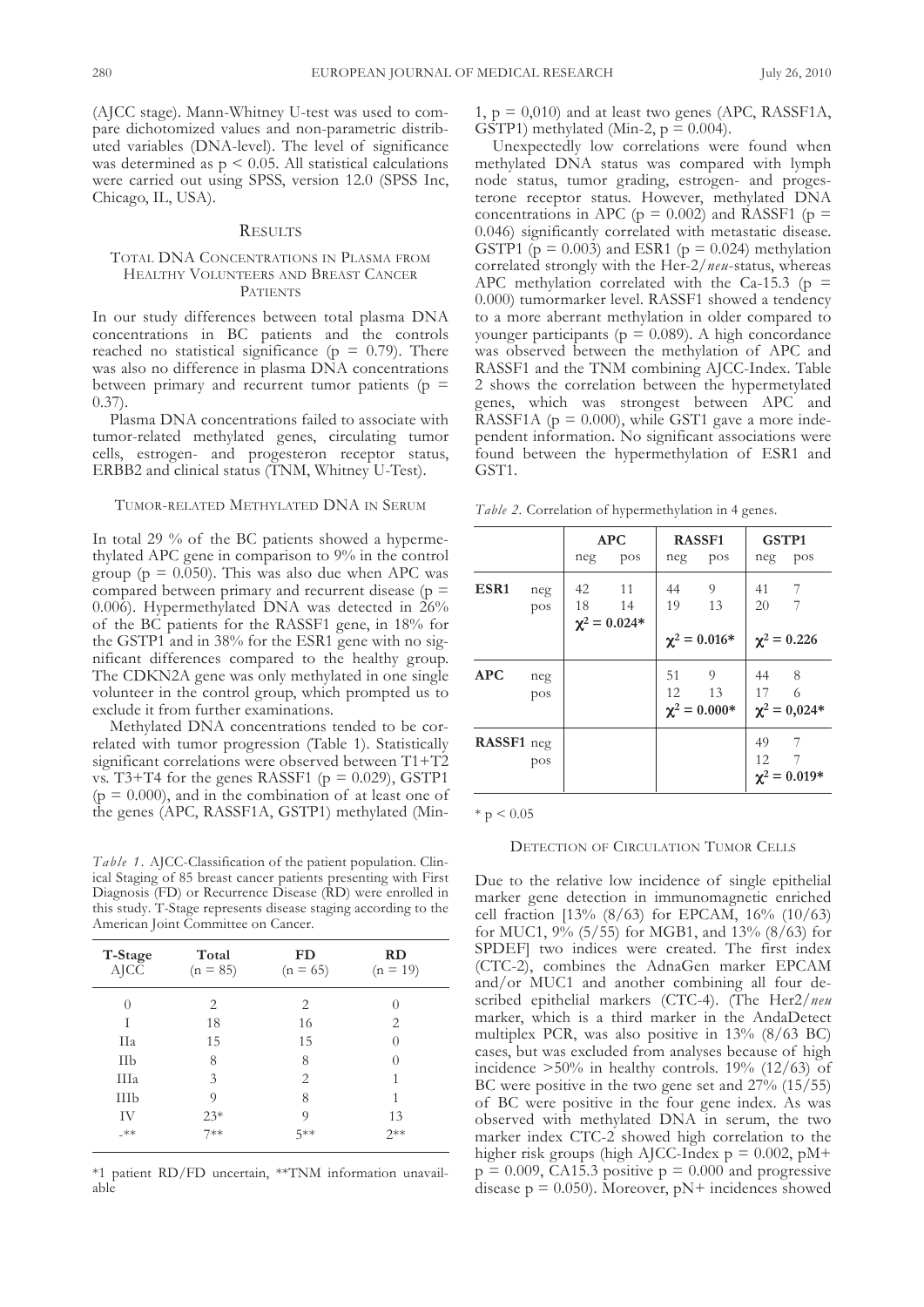increases CTC positivities  $(p = 0.031)$ . The four marker index CTC-4 displayed similar correlations. The addition of SPDEF and MGB1 further improved the contribution to high risk BC detection without increasing the rate of false positives. However, a false positive background in the healthy controls was observed in CTC- as well as methylated DNA detection methods.

# ASSOCIATION OF CTC AND SERUM METHYLATED DNA

The detection of a methylated gene in the serum DNA was significantly associated with the detection of CTC in peripheral blood. The methylated APC and GStP1 genes were correlated with each of the four CTC parameters, with the exception of the MGB1 marker, which was only positively detected in 5 cases. EPCaM showed the highest association to methylation. Over 70% of the patients with EPCAM gene methylation were additionally positive detected for APC or GSTP1 methylation (both  $p = 0.001$ ). Furthermore, both methylated genes were highly associated with the CTC marker combining indicies. However, the methylated genes RASSF1 and ESR1 failed to display significant correlation with the CTC detection, but a correlation to EPCAM was at least marginal significant ( $p = 0.094$ ,  $p = 0.087$  respectively).

#### CoMBInInG of PaRaMEtERS

Combining the different targets of methylated DNA into one score better takes into account the tumor diversity. Thus APC, RASSF1 and GSTP1 were combined to a Min-1 score. To overcome the high inspecifity rate, a second score Min-2, requiring two hypermethylations in the APC, RASSF1 and GSTP1 set was recoded. Methylated ESR1 was left out, because of the high incidence rate in healthy donors and its independence from clinical features. The association of both scores with most clinicopathological features was significant. The Min-1 score was deemed positive in 48 % of the BC patients. In healthy volunteers it was detected in 38%. The more stringent index Min-2 was positive in 20% of BC and was highly associated with tumor aggressiveness, as indicated by the high correlation with increased Her2/*neu*, Ca-15.3, tumor size, Mstate and AJCC index. The Min-1 positivity rate was generally twice as high in the more aggressive clinic groups (82% in T3+T4 vs. 39% in T1+T2; 67% in M+ vs. 34% in M0; 73% in recurrent cases vs. 39% in first diagnosis. The more stringent Min-2 score was positive in 20% of overall BC, but positive in 42% of the aJCC-Iv high risk group vs. 10% in the lower groups. the incidence was also significantly six times increased from 7% in the low Her2 group to 41% in the Her2 positive group ( $p = 0.001$ ). The combined methylation scores failed to reach significance when compared with the CTC detection, with the exception of the CTC marker EPCAM (Min-1  $p = 0.024$ , Min-2  $p = 0.005$ ). We further tested one COMBI score, which consists of the stringent methylation score Min-2 and the CTC score CTC-2 (EPCAM or MUC1). This COMBI-Score was positive in 35% of all BC cases. 89% of the Ca15.3 positive patients turned out to be also positive for the CoMBI score, while the lower risk Ca15.3 negative group was only CoMBI positive in 21% of all cases ( $p = 0.000$ ). The incidence of the CoMBI Score was even elevated in the ER negative group (50% vs. 28%) in the ER positive group ( $p =$ 0.182) and elevated in the Her2 group  $\geq 2+$  (47% vs  $24\%$ ,  $p = 0.088$ ). But these associations failed to reach significance. Table 3 lists the significant correlations of COMBI with most clinic parameters.

## **DISCUSSION**

Haematological CTC are a prerequisite to distant organ metastasis in many cancer entities [7, 32-34]. Several studies suggest that only a minority of tumor cells have the ability to invade and metastasize [35, 36, 37]. Therefore, it is crucial to investigate which genes ultimately facilitate tissue invasion and disease progression.

Circulating DNA could be observed in plasma of healthy persons but was increased in cancer patients [24]. This knowledge has attracted much attention to the potential use of circulating free DNA as a tumor marker. In our study, we measured the level of circulating DNA in the serum of healthy volunteers and patients with localised or metastatic breast cancer using real-time quantitative PCR. Interestingly, DNA concentrations in BC patients and the controls reached no statistical significant difference. There was also no difference in serum DNA concentrations between primary and recurrent tumor patients. This is opposed to the results by Auwera et al., which found a 3.25-fold difference in the median levels of circulating total DNA in plasma between breast cancer patients and healthy controls [38]. Methylated DNA markers are attractive tumor markers in blood and are frequently found in a wide range of human cancers but not (or rarely) in healthy controls 22-23, 39-40. They are not limited to patients with metastatic cancer but are also present in body fluid from patients with early or organ-confined tumors 23, 41. In general, a high concordance between epigenetic alterations in primary tumor specimens and methylated DNA in blood has been reported [42-45].

APC, RASSF1A and ESR1 are known to be frequently hypermethylated in breast cancer [19]. In addition we examined GSTP1 and CDKN2A to provide a more versatile target for detection in serum [46]. Similary to Müller et al. [26] we measured methylation levels of these genes in serum instead of plasma. Except CDKN2A, BC patients showed hypermethylation of the genes. Whereas CDKN2A has been reported earlier as one of the most methylated genes in breast cancer patients, we did not find any CDKN2A methylation in serum of our study group [47, 48, 19]. Müller et al. [26] did also include CDKN2A in an evaluation set of 10 recurrent breast cancer sera and failed positive detection in all 10 cases. ESR1 showed the highest frequency of hypermethylation with 38% and was followed by APC (29%), RASSF1A (26%) GSTP1 (18%) and CDKN2A  $(0\%)$ . However, methylation was also detected in a smaller proportion in the control persons. In this healthy donor group ESR1 and RASSF1A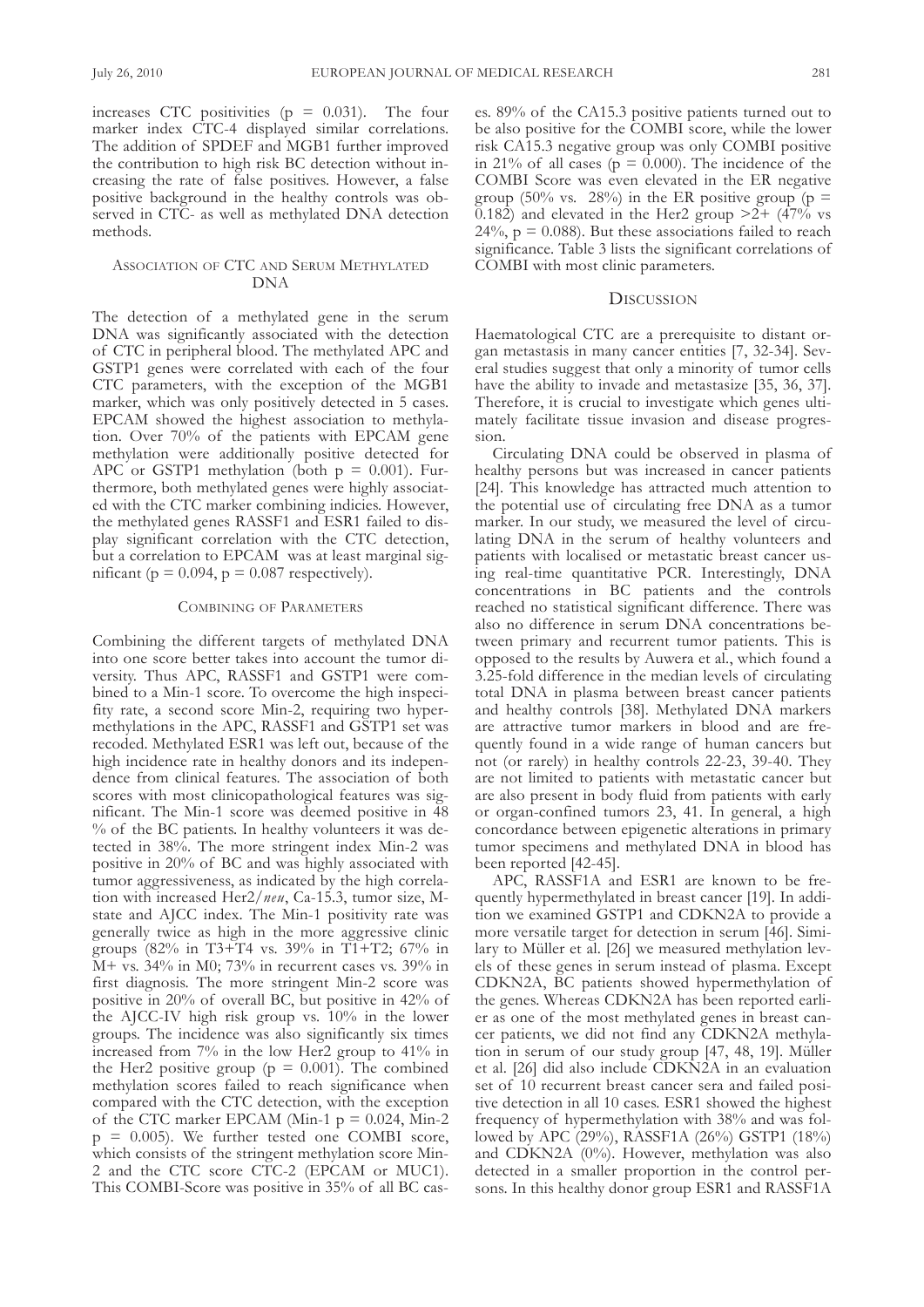|   | ł<br>í<br>j<br>֓֕֡                                 |
|---|----------------------------------------------------|
|   |                                                    |
|   | ł                                                  |
|   | i<br>j                                             |
|   |                                                    |
|   |                                                    |
|   | ì<br>į                                             |
|   |                                                    |
|   | $\vdots$                                           |
|   |                                                    |
|   | $\ddot{\phantom{0}}$<br>i                          |
|   | $\ddot{ }$<br>l                                    |
|   |                                                    |
|   | $\frac{1}{3}$                                      |
|   | j<br>くくり                                           |
|   |                                                    |
|   |                                                    |
|   |                                                    |
|   |                                                    |
|   |                                                    |
|   | j<br>į                                             |
|   | $\ddot{\ddot{\zeta}}$<br>$\ddot{\phantom{0}}$<br>I |
|   | $\frac{1}{2}$                                      |
|   |                                                    |
|   | $\frac{1}{2}$                                      |
|   | j                                                  |
|   |                                                    |
|   | i<br>J                                             |
|   |                                                    |
|   | i                                                  |
|   |                                                    |
|   | $\frac{1}{2}$                                      |
|   |                                                    |
|   | $+$<br>ı                                           |
|   |                                                    |
|   | ł                                                  |
|   |                                                    |
|   |                                                    |
|   | i<br>S                                             |
|   | ï                                                  |
| I | ł                                                  |
|   |                                                    |
|   | į                                                  |
|   | 10<br>Ĭñ                                           |
| ŀ |                                                    |

|                                           |                                                              |                                                | Number of Methylation<br><b>Positive Patients</b> |                               |                                                    |                                                              |                                                                               | <b>Positive Patients</b><br>Number of CTC              | OR CTC pos.<br>Methylation                  |
|-------------------------------------------|--------------------------------------------------------------|------------------------------------------------|---------------------------------------------------|-------------------------------|----------------------------------------------------|--------------------------------------------------------------|-------------------------------------------------------------------------------|--------------------------------------------------------|---------------------------------------------|
| Variables                                 | APC                                                          | <b>RASSF1A</b>                                 | GSTP1                                             | <b>ESR1</b>                   | 21 x pos.<br>(APC or RASSF1A,<br>GSTP1)<br>$Min-1$ | $2 \times p$ os.<br>(APC or RASSF1A,<br>$(SSTPI)$<br>$Min-2$ | $\frac{\text{CTC-2}}{\text{CIV-2}}$<br>$\frac{\text{CFC-2}}{\text{CFCAM}}$ or | CTC-4<br>21X pos CTC<br>(EPCAM, Muc1<br>MGB1 or SPDEF) | COMBI<br>Min-2 or<br>CTC-2                  |
| Negative<br>Positive<br>띥                 | 14/61<br>5/11                                                | 14/61<br>3/11                                  | 9/55<br>3/11                                      | 3/11<br>21/61                 | 21/54<br>7/11                                      | 9/54<br>3/11                                                 | 6/47<br>3/10                                                                  | 3/9<br>9/41                                            | 13/46<br>5/10                               |
| Negative<br>Positive<br>Æ                 | 12/48<br>8/26                                                | 11/48<br>8/26                                  | 6/42<br>6/25                                      | 16/48<br>12/26                | 16/41<br>13/25                                     | 6/41<br>7/25                                                 | 6/36<br>3/23                                                                  | 9/30<br>3/20                                           | 10/33<br>9/24                               |
| Negative<br>Positive<br>Her2/neu          | 11/46<br>7/20                                                | 8/46<br>7/20                                   | $m_{p=0.003}$<br>4/44<br>7/17                     | $p=0.024$<br>14/46<br>12/20   | 17/43<br>9/17                                      | $mp=0.001$<br>3/43<br>7/17                                   | 5/33<br>4/18                                                                  | 6/28<br>4/16                                           | $p = 0.088$<br>8/34<br>8/17                 |
| Negative<br>Positive<br>CA15.3            | $m_{p=0.000}$<br>8/10<br>9/52                                | 12/52<br>4/10                                  | 7/50<br>4/10                                      | 4/10<br>20/52                 | $*_{p=0.024}$<br>20/49<br>8/10                     | $m_{p=0.005}$<br>6/49<br>5/10                                | $m_{p=0.000}$<br>6/9<br>5/50                                                  | $m_{p=0.000}$<br>7/43<br>7/8                           | $m_{p=0.000}$<br>8/9<br>10/48               |
| Tumor size<br>$T3+T4$<br>$T1 + T2$        | 16/61<br>5/13                                                | $v_{\rm p=0.029}$<br>11/61<br>6/13             | $m_{p=0.000}$<br>6/57<br>6/11                     | 21/61<br>7/13                 | $m_{D=0.010}$<br>22/56<br>9/11                     | $m_{\text{p=0.004}}$<br>6/56<br>5/11                         | 8/49<br>3/10                                                                  | 3/10<br>11/41                                          | $np=0.030$<br>12/48<br>6/10                 |
| Negative<br>Positive<br>LN State          | 7/32<br>15/43                                                | 8/32<br>13/43                                  | 3/32<br>10/37                                     | 18/43<br>11/32                | 13/31<br>19/37                                     | 4/31<br>10/37                                                | $p=0.031$<br>2/28<br>9/31                                                     | 5/26<br>9/26                                           | 6/27<br>15/32<br>*p=0.049                   |
| Negative<br>Positive<br><b>M</b> State    | 6/35<br>14/25<br>**p=0.002                                   | $7p=0.046$<br>7/35<br>11/25                    | 4/33<br>5/21                                      | 9/25<br>13/35                 | 11/32<br>14/21<br>*p=0.021                         | $r_{D=0.012}$<br>4/32<br>9/21                                | $^{**}$ p=0.009<br>7/19<br>2/29                                               | p=0.049<br>8/18<br>4/24                                | $14/21$<br>**p=0.001<br>5/28                |
| AJCC-Index<br>$\overline{a}$<br>≡≥<br>$=$ | $mp=0.001$<br>3/20<br>2/22<br>5/12<br>12/23                  | $*_{p=0.031}$<br>5/22<br>5/27<br>4/12<br>10/23 | 2/19<br>$\frac{5}{25}$                            | 10/20<br>6/12<br>8/23<br>6/22 | $*_{p=0.022}$<br>2/19<br>$9/12$<br>$12/19$<br>6/19 | $r_{p=0.003}$<br>2/19<br>0/19<br>3/12<br>8/19                | $m_{p=0.002}$<br>2/15<br>$\frac{3}{1/8}$<br>0/18                              | $m_{p=0.003}$<br>0/16<br>4/14<br>3/7<br>8/17           | $mp=0.001$<br>2/18<br>2/13<br>13/19<br>4/11 |
| Disease status<br>요요                      | $m_{p=0.006}$<br>13/64<br>10/19                              | 13/64<br>8/19                                  | 10/59<br>3/15                                     | 26/64<br>5/19                 | $*_{p=0.020}$<br>23/58<br>11/15                    | 9/58<br>5/15                                                 | $p=0.050$<br>7/49<br>5/13                                                     | $p=0.023$<br>9/44<br>6/11                              | $p=0.023$<br>13/48<br>9/14                  |
| Control<br>Tumor<br>Group                 | <b>29% 25/85</b><br>2/22<br><i>p=0.050</i><br><i>p=0.050</i> | 26% 22/85<br>5/22                              | 18% 14/76<br>1/16                                 | 38% 32/85<br>5/22             | 48% 36/75<br>6/16                                  | 20% 15/75<br>2/16                                            | 19% 12/63<br>2/14                                                             | 27% 15/55<br>2/14                                      | 35% 22/62<br>8/30                           |
| $\rm p < 0.05;$<br>$\star$                | ** $p \le 0.005$ high significant                            |                                                |                                                   |                               |                                                    |                                                              |                                                                               |                                                        |                                             |

EUROPEAN JOURNAL OF MEDICAL RESEARCH July 26, 2010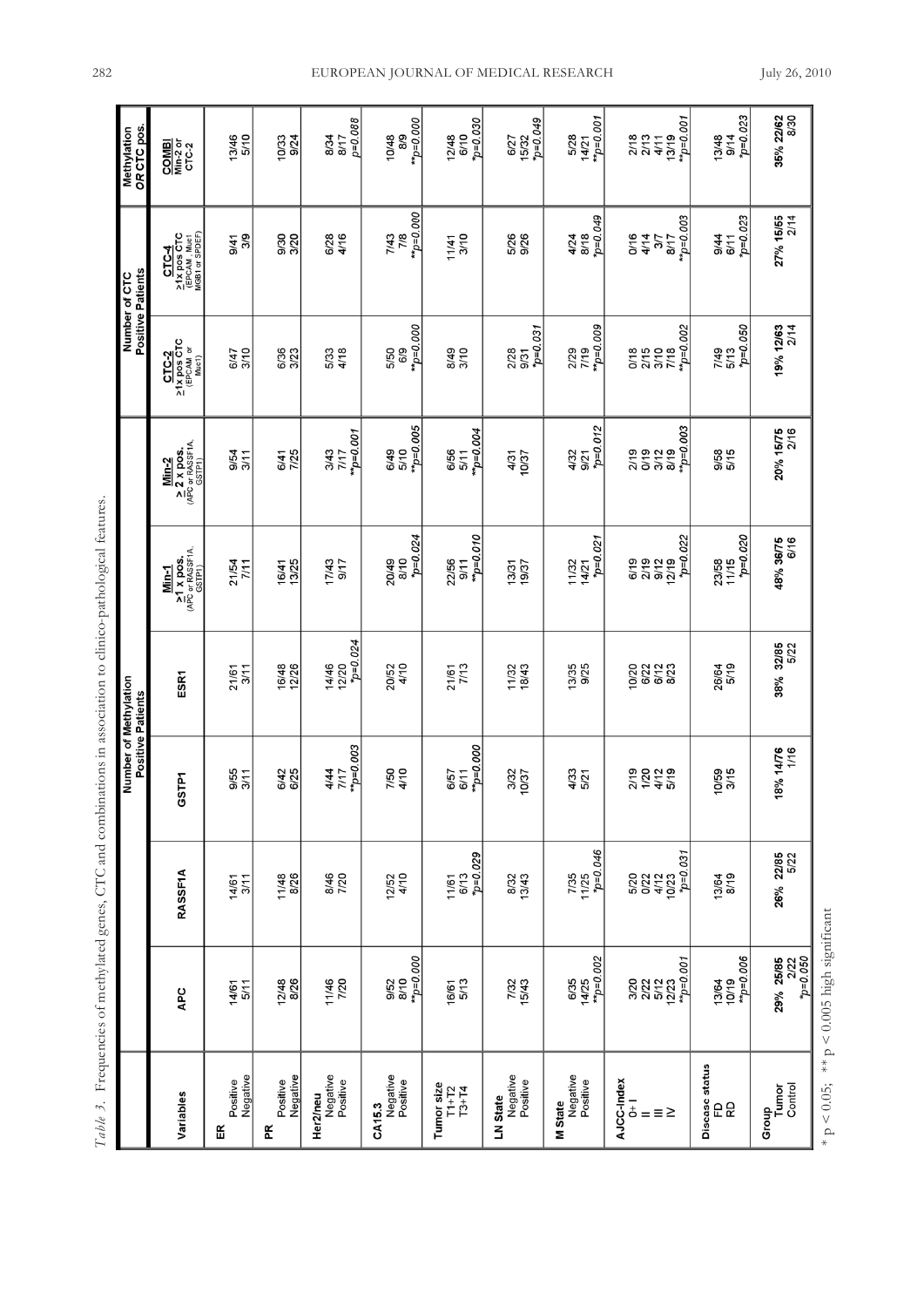|                                                                | <b>Patients</b> |                                | <b>Number of methylation positive Patients</b> |                               |               |                                      |                                    |
|----------------------------------------------------------------|-----------------|--------------------------------|------------------------------------------------|-------------------------------|---------------|--------------------------------------|------------------------------------|
| <b>CTC Parameter:</b>                                          |                 | <b>APC</b>                     | <b>RASSF1A</b>                                 | GSTP1                         | ESR1          | 1 x pos.<br>(APC, RASSF1A,<br>GSTP1) | 2xpos.<br>(APC, RASSF1A,<br>GSTP1) |
| EPCAM (Adnagen)<br>Negative<br>Positive                        | 13% 8/63        | 11/54<br>6/8<br>$*$ $p=0.001$  | 12/54<br>4/8                                   | 6/53<br>5/7<br>$*$ p=0.001    | 17/54<br>5/8  | 21/52<br>6/7<br>$*_{p=0.024}$        | 7/52<br>4/7<br>$*$ $p=0.005$       |
| <b>MUC1 (Adnagen)</b><br>Negative<br>Positive                  | 16% 10/63       | 11/52<br>6/10<br>$*_{p=0.012}$ | 13/52<br>3/10                                  | 7/51<br>4/9<br>$*_{p=0.028}$  | 17/50<br>5/10 | 21/50<br>6/9                         | 8/50<br>3/9                        |
| MGB1(TaqMan)<br>Negative<br>Positive                           | 9% 5/55         | 13/49<br>2/5                   | 12/49<br>2/5                                   | 9/48<br>0/4                   | 20/49<br>1/5  | 21/47<br>1/4                         | 9/47<br>1/4                        |
| SPDEF(TaqMan)<br>Negative<br>Positive                          | 12% 7/58        | 11/50<br>4/7<br>$p = 0.048$    | 13/50<br>3/7                                   | 7/49<br>3/6<br>$*_{p=0.032}$  | 20/50<br>2/7  | 21/48<br>3/6                         | 8/48<br>3/6                        |
| <b>EPCAM or MUC1</b><br>Negative<br>Positive                   | 19% 12/63       | 10/50<br>7/12<br>$*$ p=0.008   | 12/50<br>4/12                                  | 6/49<br>5/11<br>$*_{p=0.010}$ | 17/50<br>5/12 | 20/48<br>7/11                        | 7/48<br>4/11                       |
| >1x pos (EPCAM, MUC1,<br>MGB1, SPDEF)<br>Negative<br>Positive  | 27% 15/55       | 7/39<br>8/15<br>$*$ $p=0.009$  | 9/39<br>5/15                                   | 4/38<br>5/14<br>$*_{p=0.033}$ | 16/39<br>5/15 | 14/37<br>8/14                        | 5/37<br>5/14                       |
| >2x pos (EPCAM , Muc1,<br>MGB1, SPDEF)<br>Negative<br>Positive | 18% 10/55       | 9/44<br>6/10<br>$p=0.012$      | 10/44<br>4/10                                  | 4/43<br>5/9<br>$*_{p=0.001}$  | 16/44<br>5/10 | 16/44<br>6/9                         | 6/42<br>4/9<br>$*_{p=0.039}$       |

*Table 4.* frequencies of methylated genes in association to circulating tumor cells.

 $* p < 0.05$ ;  $* p < 0.005$  high significant

showed 23% of hypermethylation, followed by aPC  $(9\%)$  and GSTP1  $(6\%)$ . So the frequency of methylation in serum DNA of RASSF1A, GSTP1 and ESR1 was increased among women with breast cancer as compared to controls, but this tendency reached only significance for APC 29% vs. 9% ( $p = 0.050$ ). Auwera et al. [38] found very similar data for aPC. ESR1 also failed to reach tumor specific significance in their study. The incidence of RASSF1A methylation in our control group seems quite untypical compared with studies of Müller [26, 31], but in our study RASFF1A displays and emphasizes its tumor related importance by a significant correlation to AJCC Index ( $p = 0.031$ ), tumor size ( $p = 0.029$ ) and metastasis  $p = 0.046$ . Auwera et al. [38] examined two marker expressions and found APC an RASSF1A to be the most frequent detected combination. we found identical methylation status for both markers in 71% of all cases ( $p =$ 0.000). Müller et al. [31] found a hypermethylation of RaSSf1a, aPC and ESR1 in a test set of extended tumor disease (24 patients) but aPC and ESR1 lost univariate significance in a trainigsset (62 patients).

Another association was suspected between methylation of specific genes in serum DNA and HR status. widschwendter et al. [19] reported significant differences in the HR status between clusters of DNA methylation profiles. In particular, the methylation of RaSSf1a in breast cancer has already been associated

to hormone regulation. feng et al. [49] reported a methylation of RaSSf1a with a strong correlation of estrogen, progesteron and HR expression. They suspected whether methylation of growth-suppressor genes would correlate with the expression of estrogen and progesteron. Moreover, Sunami et al.50 reported on a hypermethylation of RaSSf1a and a positive estrogen status.

In contrast, we found serum DNA hypermethylation of all genes examined to be independent of the estrogen- and progesteron receptor status. This might be due to the huge proportion of progressive tumors in our collective, because Sunami et al-found the receptor dependence of epigenetic alterations predominately in early stages  $(T0/T1)$  of tumor progression [50].

In our study hypermethylation of GStP1 and ESR1 as well as the combinations Min-1 or Min-2 showed a highly significant correlation with the Her-2/*neu*-status. GStP1 methylation and Her2/*neu* expression was previous examined by Shinozaki et al. [51]. GStP1 hypermethylation was more frequent in the lymph node metastasis positive group than in the negative group and GStP1 showed the highest correlation to positive Her $2/$ *neu* status ( $p = 0.0019$ ).

In line with these results Jhaveri and Morrow reported about hypermethylation of GSTP1 and a negative estrogen status [52]. However, this is different to the studies reported above.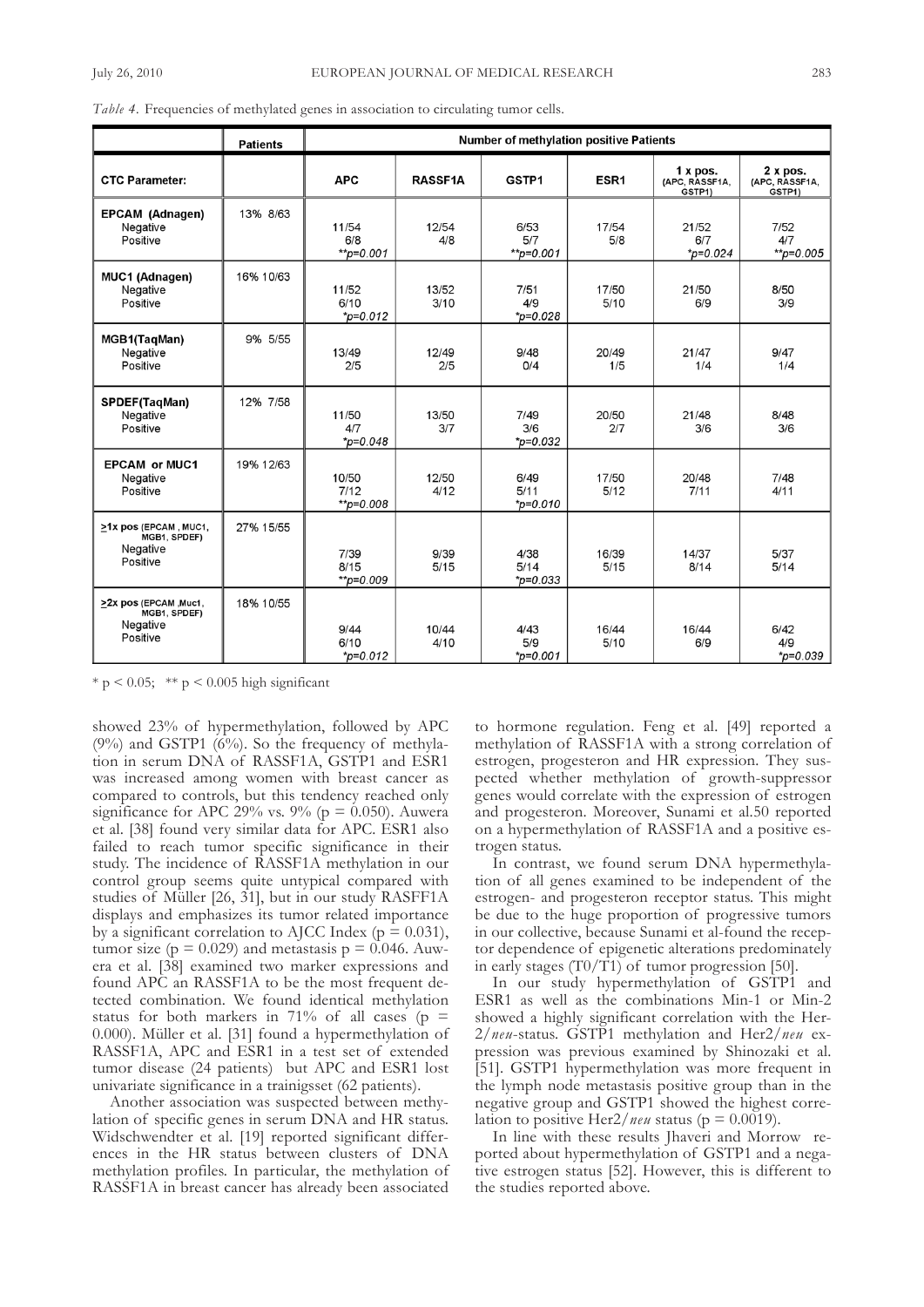The biomarker CA15.3 is a glycoprotein which can be observed in peripheral blood of breast cancer patients. although in patients with primary BC the concentration of CA15.3 can be within normal range, increased levels of Ca15.3 are often observed in patients with metastatic disease. In our study CA15.3 showed a significant correlation to hypermethylation in particular with the APC gene ( $p = 0.000$ ) while the other genes failed to show correlation with Ca15.3. High correlation of CA15.3 was also found by Auwera et al. [38]  $(p = 0.001)$ . Controversially to our study they reported on a similar high correlation of CA15.3 and RASSF1A ( $p$ <0.001), but like in our study hypermethylation of ESR1 was independent from Ca15.3 marker. Nearly all patients with elevated Ca.15.3 were positive for CTC (7/8),  $p = 0.000$ ). As selected methylation markers, we found positive CTC markers predominately present in patients with positive lymph nodes, metastatic tumors progressive disease and high AJCC Index. Similar to hypermethylated DNA in serum, CTC detection is not exclusively specific to breast cancer. In peripheral blood variable numbers of epithelial cells have been found to be related to benign epithelial proliferative diseases, inflammation, tissue trauma and/or surgical interventions  $[52-54]$ . Therefore cell search systems are exposed for false positive results using immuno-mediated CTC detection techniques which can occur by specific labelling of nontumor epithelial cells or non-specific labelling of nontumor non-epithelial cells [55]. further, the PCRbased tumor associated gene detection used in this study might interfere with background gene expression in nearly silenced, but leaky genes.

Up to date, there is no agreement on the mechanisms responsible for the presence of tumor DNA in peripheral blood. However, patients with CTC in peripheral blood had significantly higher total DNA levels in plasma than patients with no CTC. Although plasma or serum total DNA is measured in many studies, it has never reached acceptance level as a specific tumor marker. The more tumor specific, or at least tumor associated feature of genetic or epigenetic DNA modification might display more tumor accordance.

Especially hypermethylated aPC and GStP1 were significantly correlated with the CTC detection in peripheral blood. In contrast to Auwera et al. [38] we found RASSF1 not associated with CTC. The failure to detect methylated CDKN2A in 25 BC sera might be interpreted as a circumstantial evidence, that CTC do not form the source for free methylated serum DNA, because it is methylated in a huge proportion of breast tumors and should be found to a high extend in BC sera. Schwarzenbach et al. [56] did not observe a correlation between the presence of CTC and the loss of heterozygosity in circulating DNA in the blood from breast cancer patients But these deviations might be related to a failure in methodological standardization, which is not easily realizable in rare cell detection and methylation analysis or is related to the low patient number.

Despite individual differences in the observed correlation between CTC and circulating methylated DNA, the correlation could be interpreted as follows: A) CTC are a potential source of circulating tumorspecific DNA or B) CTC as a parallel maker to free tumor DNA. But independent of causal courses, both makers secondarily correlate with a phenotypic feature of a more aggressive tumor biology. However, the prognostic importance of CTC and serum methylated DNA could not be determined at this time. Therefore, large-scale studies are necessary to validate the clinical utility of these methods.

# **REFERENCES**

- 1. Pantel K, Cote RJ, Fodstad O. Detection and clinical importance of micrometastatic disease. Journal of the National Cancer Institute. 1999 Jul 7;91(13):1113-24.
- 2. Welch DR, Steeg PS, Rinker-Schaeffer CW. Molecular biology of breast cancer metastasis. Genetic regulation of human breast carcinoma metastasis. Breast Cancer Res. 2000;2(6):408-16.
- 3. Cho Sy, Choi Hy. Causes of death and metastatic patterns in patients with mammary cancer. Ten-year autopsy study. American journal of clinical pathology. 1980 feb;73(2):232-4.
- 4. Lee YT. Breast carcinoma: pattern of metastasis at autopsy. Journal of surgical oncology. 1983 Jul;23(3):175-80.
- 5. Mochizuki S, Umemura S, Tokuda Y, Tajima T, Mitomi T, Osamura RY. A study of 46 cumulative breast cancer autopsy cases. The Tokai journal of experimental and clinical medicine. 1997 Mar;22(1):19-25.
- 6. Gerber Pa, Hippe a, Buhren Ba, Muller a, Homey B. Chemokines in tumor-associated angiogenesis. Biological chemistry. 2009 Dec;390(12):1213-23.
- 7. Bolke E, orth K, Gerber Pa, lammering G, Mota R, Peiper M, et al. Gene expression of circulating tumour cells in breast cancer patients. Eur J Med Res. 2009 Sep 28; 14(10):426-32.
- 8. Braun S, Vogl FD, Naume B, Janni W, Osborne MP, Coombes RC, et al. A pooled analysis of bone marrow micrometastasis in breast cancer. The New England journal of medicine. 2005 Aug 25;353(8):793-802.
- 9. Benoy IH, Elst H, Philips M, Wuyts H, Van Dam P, Scharpe S, et al. Prognostic significance of disseminated tumor cells as detected by quantitative real-time reversetranscriptase polymerase chain reaction in patients with breast cancer. Clinical breast cancer. 2006 Jun;7(2):146-52.
- 10. Cristofanilli M, Budd GT, Ellis MJ, Stopeck A, Matera J, Miller MC, et al. Circulating tumor cells, disease progression, and survival in metastatic breast cancer. The New England journal of medicine. 2004 aug 19;351(8):781-91.
- 11. Cristofanilli M, Hayes DF, Budd GT, Ellis MJ, Stopeck A, Reuben JM, et al. Circulating tumor cells: a novel prognostic factor for newly diagnosed metastatic breast cancer. J Clin Oncol. 2005 Mar 1;23(7):1420-30.
- 12. Siegel PM, Dankort DL, Hardy WR, Muller WJ. Novel activating mutations in the neu proto-oncogene involved in induction of mammary tumors. Molecular and cellular biology. 1994 nov;14(11):7068-77.
- 13. Siegel PM, Ryan ED, Cardiff RD, Muller WJ. Elevated expression of activated forms of Neu/ErbB-2 and ErbB-3 are involved in the induction of mammary tumors in transgenic mice: implications for human breast cancer. the EMBo journal. 1999 apr 15;18(8):2149-64.
- 14. Oh JJ, Grosshans DR, Wong SG, Slamon DJ. Identification of differentially expressed genes associated with Her-2/*neu* overexpression in human breast cancer cells. nucleic acids research. 1999 oct 15;27(20):4008-17.
- 15. Gendler SJ, Lancaster CA, Taylor-Papadimitriou J, Duhig T, Peat N, Burchell J, et al. Molecular cloning and expression of human tumor-associated polymorphic epithelial mucin. the Journal of biological chemistry. 1990 Sep 5;265(25):15286-93.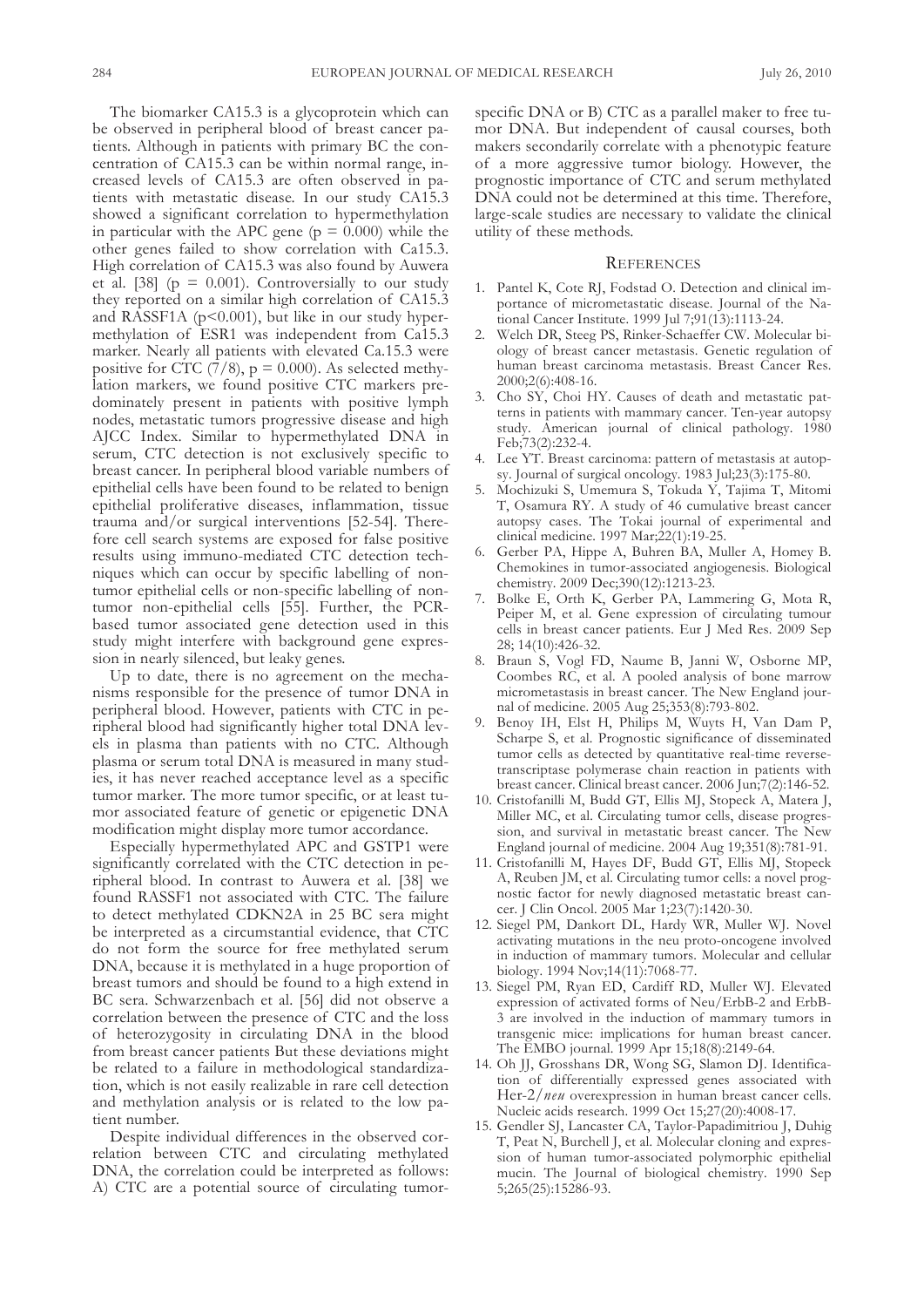- 16. Eltahir EM, Mallinson DS, Birnie GD, Hagan C, George WD, Purushotham AD. Putative markers for the detection of breast carcinoma cells in blood. British journal of cancer. 1998 apr;77(8):1203-7.
- 17. Lambrechts AC, van 't Veer LJ, Rodenhuis S. The detection of minimal numbers of contaminating epithelial tumor cells in blood or bone marrow: use, limitations and future of RNA-based methods. Ann Oncol. 1998 Dec;9(12):1269-76.
- 18. Egger G, liang G, aparicio a, Jones Pa. Epigenetics in human disease and prospects for epigenetic therapy. Nature. 2004 May 27;429(6990):457-63.
- 19. Widschwendter M, Jones PA. DNA methylation and breast carcinogenesis. Oncogene. 2002 Aug 12;21(35): 5462-82.
- 20. Leonhardt H, Cardoso MC. DNA methylation, nuclear structure, gene expression and cancer. Journal of cellular biochemistry. 2000;Suppl 35:78-83.
- 21. Wong IH, Lo YM, Zhang J, Liew CT, Ng MH, Wong N, et al. Detection of aberrant p16 methylation in the plasma and serum of liver cancer patients. Cancer research. 1999 Jan 1;59(1):71-3.
- 22. Silva JM, dominguez G, villanueva MJ, Gonzalez R, Garcia JM, Corbacho C, et al. Aberrant DNA methylation of the p16INK4a gene in plasma DNA of breast cancer patients. British journal of cancer. 1999 Jun;80(8):1262-4.
- 23. Sanchez-Cespedes M, Esteller M, Wu L, Nawroz-Danish H, yoo GH, Koch wM, et al. Gene promoter hypermethylation in tumors and serum of head and neck cancer patients. Cancer research. 2000 feb 15;60(4):892-5.
- 24. Leon SA, Shapiro B, Sklaroff DM, Yaros MJ. Free DNA in the serum of cancer patients and the effect of therapy. Cancer research. 1977 Mar;37(3):646-50.
- 25. Gal S, fidler C, lo yM, taylor M, Han C, Moore J, et al. Quantitation of circulating DNA in the serum of breast cancer patients by real-time PCR. British journal of cancer. 2004 Mar 22;90(6):1211-5.
- 26. Muller HM, widschwendter a, fiegl H, Ivarsson l, Goebel G, Perkmann E, et al. DNA methylation in serum of breast cancer patients: an independent prognostic marker. Cancer research. 2003 nov 15;63(22):7641-5.
- 27. fiegl H, Millinger S, Mueller-Holzner E, Marth C, Ensinger C, Berger A, et al. Circulating tumor-specific DNA: a marker for monitoring efficacy of adjuvant therapy in cancer patients. Cancer research. 2005 feb 15;65(4):1141-5.
- 28. fiegl H, Jones a, Hauser-Kronberger C, Hutarew G, Reitsamer R, Jones RL, et al. Methylated NEUROD1 promoter is a marker for chemosensitivity in breast cancer. Clin Cancer Res. 2008 Jun 1;14(11):3494-502.
- 29. Papadopoulou E, Davilas E, Sotiriou V, Georgakopoulos E, Georgakopoulou S, Koliopanos A, et al. Cell-free DNA and RNA in plasma as a new molecular marker for prostate and breast cancer. Annals of the New York academy of Sciences. 2006 Sep;1075:235-43.
- 30. Stroun M, Maurice P, vasioukhin v, lyautey J, lederrey C, Lefort F, et al. The origin and mechanism of circulating DNA. Annals of the New York Academy of Sciences. 2000 apr;906:161-8.
- 31. Mueller T, Voigt W, Simon H, Fruehauf A, Bulankin A, Grothey A, et al. Failure of activation of caspase-9 induces a higher threshold for apoptosis and cisplatin resistance in testicular cancer. Cancer research. 2003 Jan 15;63(2):513-21.
- 32. Matthaei H, Boelke E, Eisenberger Cf, alldinger I, Krieg a, Schmelzle M, et al. Interdisciplinary treatment of primary hepatic angiosarcoma: emergency tumor embolization followed by elective surgery. Eur J Med Res. 2007 Dec 14;12(12):591-4.
- 33. Matthaei H, Bolke E, Schmelzle M, Budach w, orth K, Engers R, et al. Modern therapy of rectal carcinoma. Eur J Med Res. 2008 apr 30;13(4): 139-46.
- 34. Peiper M, Bolke E, orth K, Hosch SB, Rehders a, Matthaei H, et al. Current status of radical systematic lymphadenectomy in pancreatic cancer--a review of the literature. Eur J Med Res. 2007 feb 26;12(2):47-53.
- 35. al-Hajj M, wicha MS, Benito-Hernandez a, Morrison SJ, Clarke Mf. Prospective identification of tumorigenic breast cancer cells. Proceedings of the National Academy of Sciences of the United States of America. 2003 Apr 1;100(7):3983-8.
- 36. Lapidot T, Sirard C, Vormoor J, Murdoch B, Hoang T, Caceres-Cortes J, et al. A cell initiating human acute myeloid leukaemia after transplantation into SCID mice. Nature. 1994 Feb 17;367(6464):645-8.
- 37. Reya T, Morrison SJ, Clarke MF, Weissman IL. Stem cells, cancer, and cancer stem cells. Nature. 2001 Nov 1;414(6859):105-11.
- 38. Van der Auwera I, Elst HJ, Van Laere SJ, Maes H, Huget P, van Dam P, et al. The presence of circulating total DNA and methylated genes is associated with circulating tumour cells in blood from breast cancer patients. British journal of cancer. 2009 apr 21;100(8):1277-86.
- 39. Silva JM, dominguez G, Garcia JM, Gonzalez R, villanueva MJ, Navarro F, et al. Presence of tumor DNA in plasma of breast cancer patients: clinicopathological correlations. Cancer research. 1999 Jul 1;59(13):3251-6.
- 40. Goessl C, Krause H, Muller M, Heicappell R, Schrader M, Sachsinger J, et al. fluorescent methylation-specific polymerase chain reaction for DNA-based detection of prostate cancer in bodily fluids. Cancer research. 2000 nov 1;60(21):5941-5.
- 41. Esteller M, Sanchez-Cespedes M, Rosell R, Sidransky D, Baylin SB, Herman JG. Detection of aberrant promoter hypermethylation of tumor suppressor genes in serum DNA from non-small cell lung cancer patients. Cancer research. 1999 Jan 1;59(1):67-70.
- 42. Usadel H, Brabender J, Danenberg KD, Jeronimo C, Harden S, Engles J, et al. Quantitative adenomatous polyposis coli promoter methylation analysis in tumor tissue, serum, and plasma DNA of patients with lung cancer. Cancer research. 2002 Jan 15;62(2):371-5.
- 43. yang HJ, liu vw, wang y, Chan Ky, tsang PC, Khoo US, et al. Detection of hypermethylated genes in tumor and plasma of cervical cancer patients. Gynecologic oncology. 2004 May;93(2):435-40.
- 44. Topaloglu O, Hoque MO, Tokumaru Y, Lee J, Ratovitski E, Sidransky D, et al. Detection of promoter hypermethylation of multiple genes in the tumor and bronchoalveolar lavage of patients with lung cancer. Clin Cancer Res. 2004 Apr 1;10(7):2284-8.
- 45. Hoque MO, Begum S, Topaloglu O, Jeronimo C, Mambo E, westra wH, et al. Quantitative detection of promoter hypermethylation of multiple genes in the tumor, urine, and serum DNA of patients with renal cancer. Cancer research. 2004 Aug 1;64(15):5511-7.
- 46. Sharma G, Mirza S, Yang YH, Parshad R, Hazrah P, Datta Gupta S, et al. Prognostic relevance of promoter hypermethylation of multiple genes in breast cancer patients. Cell Oncol. 2009;31(6):487-500.
- 47. Dahl C, Guldberg P. A ligation assay for multiplex analysis of CpG methylation using bisulfite-treated DNA. Nucleic acids research. 2007;35(21):e144.
- 48. Wajed SA, Laird PW, DeMeester TR. DNA methylation: an alternative pathway to cancer. Annals of surgery. 2001 Jul;234(1):10-20.
- 49. feng w, Shen l, wen S, Rosen dG, Jelinek J, Hu X, et al. Correlation between CpG methylation profiles and hormone receptor status in breast cancers. Breast Cancer Res. 2007;9(4):R57.
- 50. Sunami E, Shinozaki M, Sim MS, nguyen Sl, vu at, Giuliano aE, et al. Estrogen receptor and HER2/neu status affect epigenetic differences of tumor-related genes in